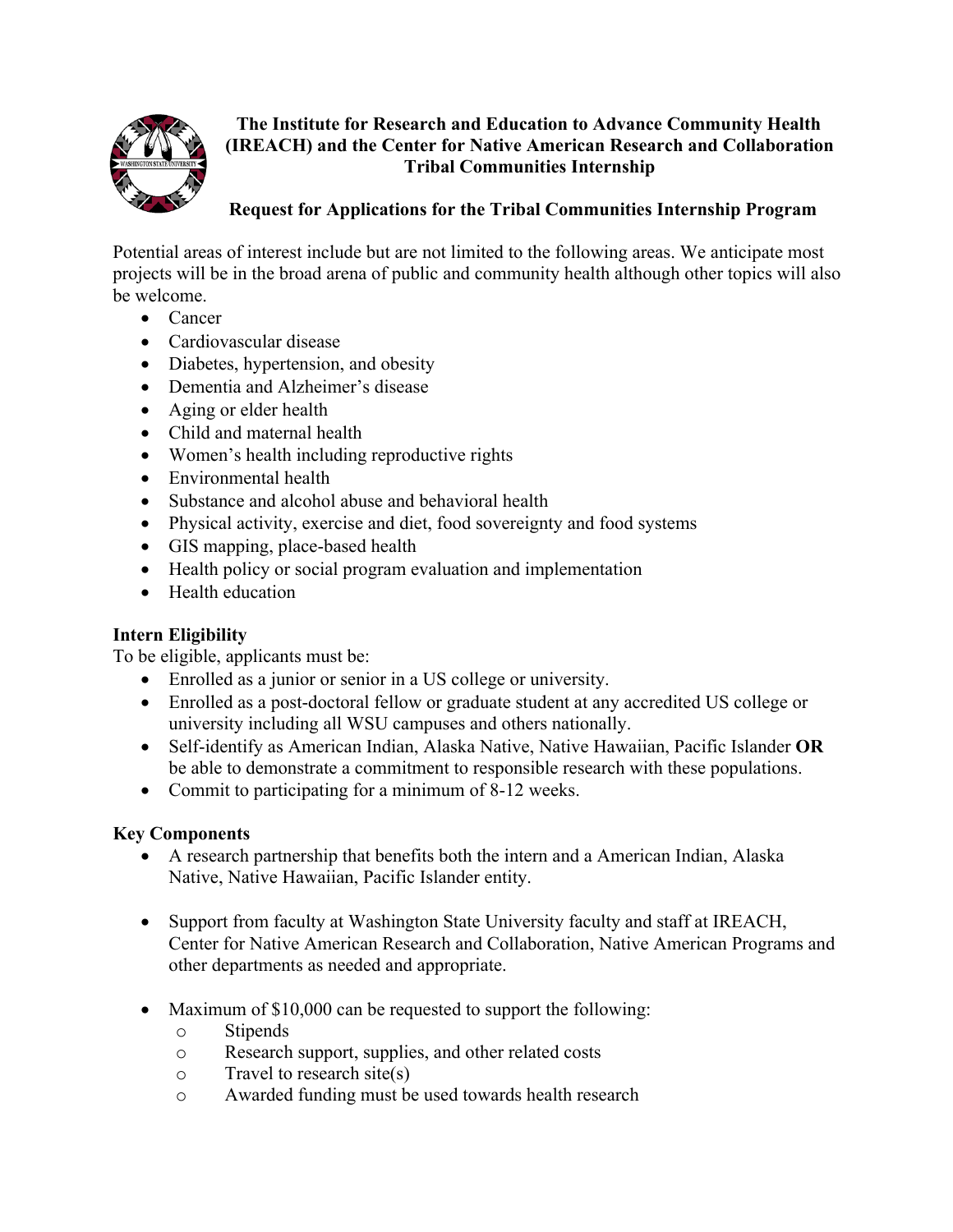o \*Total number of awards depend on the quality and number of applications. A maximum of 4 awards up to \$10,000.

### **Location**

Due to the COVID-19 pandemic, the 2021 internship can be completely virtual or some combination of virtual and in-person meetings.

### **Two Approaches to Internships**

#### Ongoing Projects

Work with an IREACH or Native Programs faculty member on an ongoing project. We have dozens of ongoing projects, many on the topics listed above. The intern will be linked with a faculty member who will be their primary mentor for the project and help identify, refine, and finalize the project with the intern. Projects may include using existing data, writing a paper or review, doing a "mini" project that enhances the larger study, or may use another approach.

#### New Projects

Student may partner and collaborate with a tribal partner to design an internship project together. Applicants also may design a research project together with a tribal partner they are already working with as a new project.

Alternatively, applicants may also select from tribal partners who have responded to a call of proposals with a specific interest in their community (note due to this year's timeline, these will not be available in 2021). Selected interns and tribal partners will be awarded funds to support identified projects from Native Nations, tribal organizations, or tribal communities.

Partners – both urban or rural – must provide a letter of support that identified the health-related field of the research project, and if pertinent, the name of the intern.

### **Special Consideration**

The selection committee will give special consideration to tribes affiliated with Washington State University through its Memorandum of Understanding. These tribes are strongly encouraged to apply or contact the program for more information.

In addition, students enrolled in the Tribal Nation Building Leadership program at Washington State University are strongly encouraged to apply.

This program seeks to build capacity, therefore, an American Indian, Alaska Native, Native Hawaiian, Pacific Islander applicants are strongly encouraged to apply.

#### **Applications for Fall 2021 are now open!**

We are accepting applications for the Fall 2021 Tribal Communities Internship Program. Our four 8-12-week, full-time, paid summer internship opportunities are open to undergraduate, graduate students, and post-doctoral fellows. The internship will be offered in ensuing years each spring.